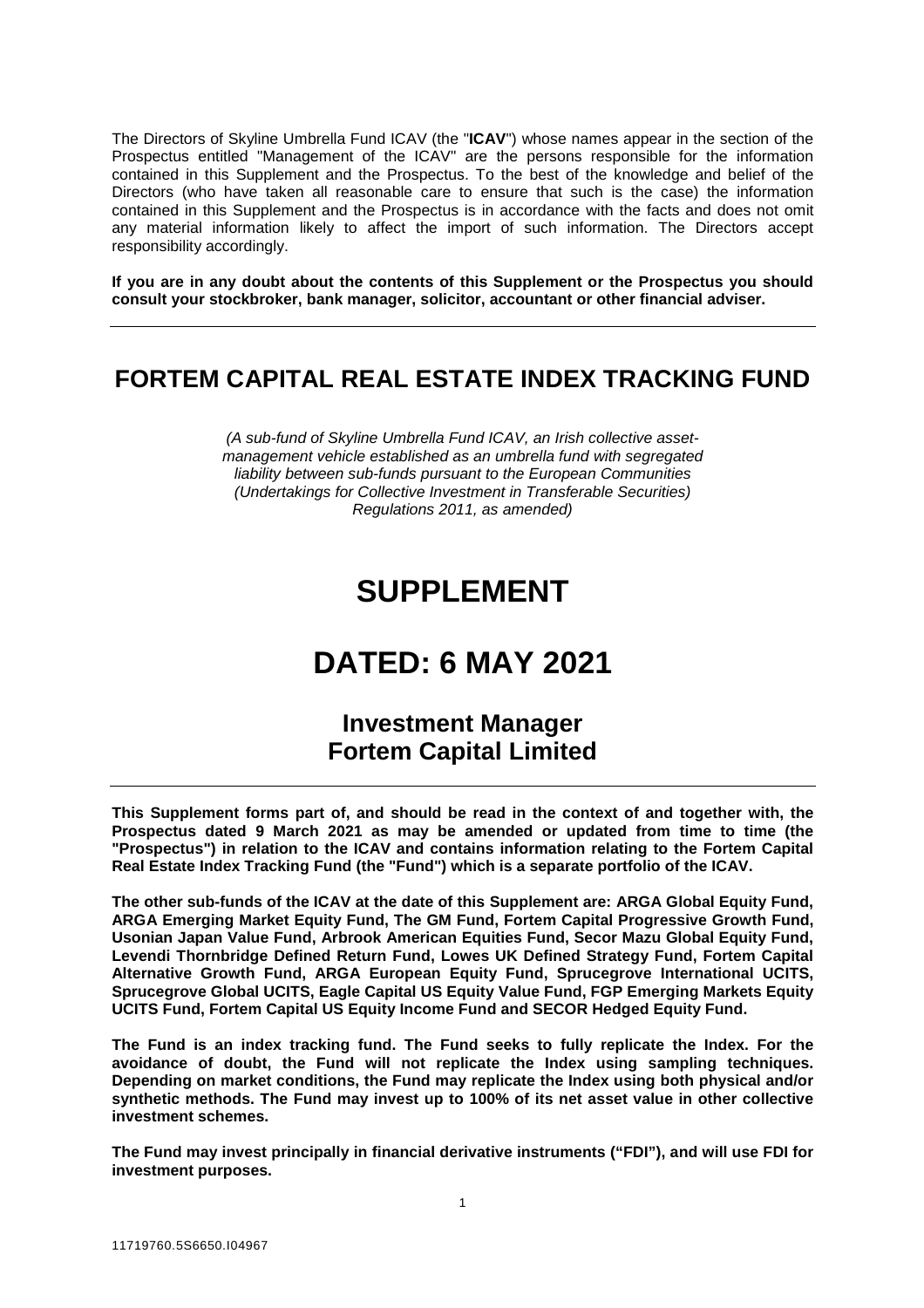# **TABLE OF CONTENTS**

| <b>CLAUSE</b> | PAGE |
|---------------|------|
|               |      |
|               |      |
|               |      |
|               |      |
|               |      |
|               |      |
|               |      |
|               |      |
|               |      |
|               |      |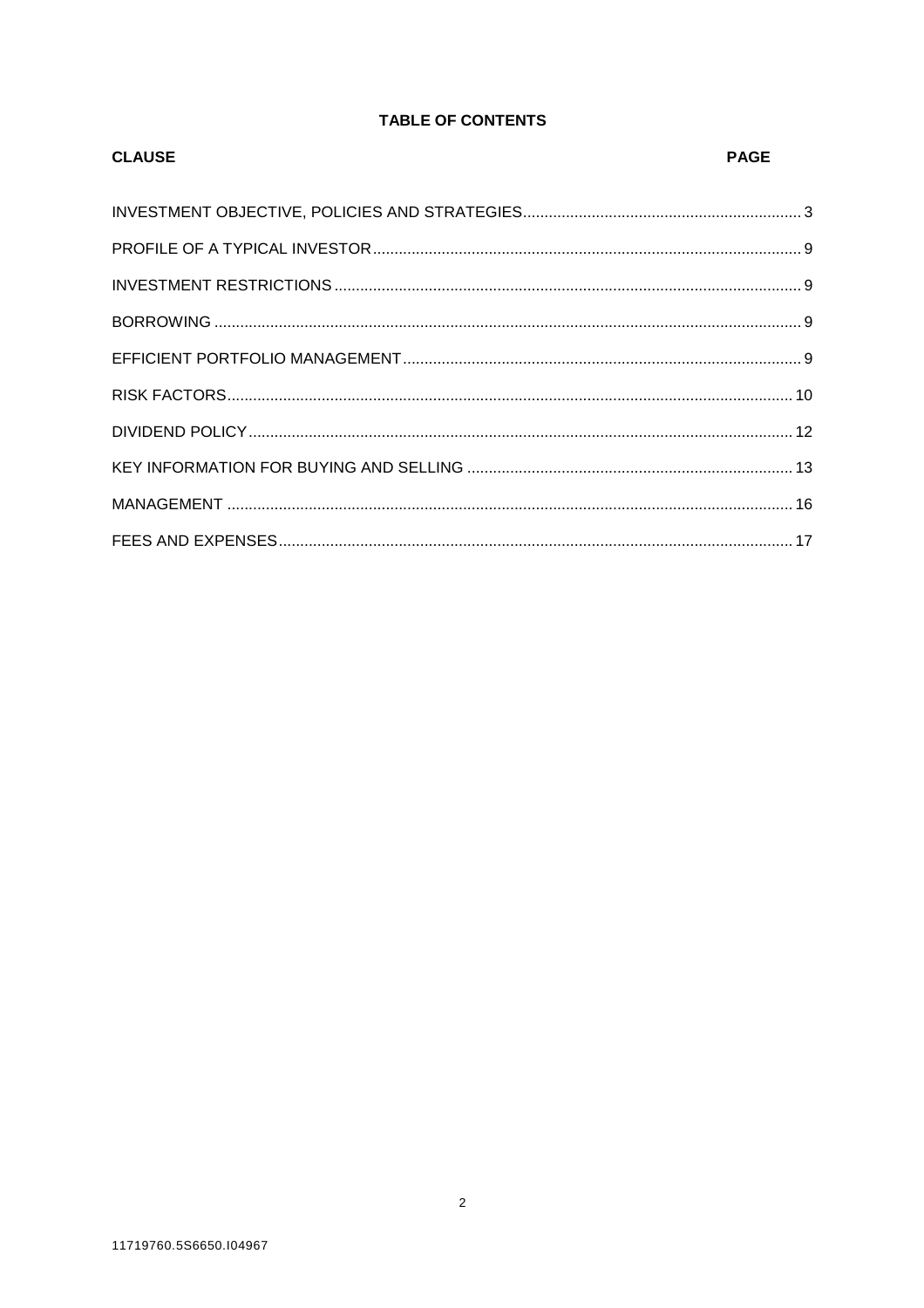# **INVESTMENT OBJECTIVE, POLICIES AND STRATEGIES**

### **Investment Objective**

The investment objective of the Fund is to provide investors with a total return, taking into account both capital and income returns, and which reflects the total return of the Solactive Target Real Estate Index (the "**Index**"). The Fund will aim to match the performance of the Index as part of this objective, net of the fees of the Fund.

## **Investment Policy**

The Fund tracks the performance of the Index and aims to replicate the characteristics and performance of the Index. The Index aims to track the performance of a basket of equity securities and collective investment schemes ("**CIS**") that cover a broad range of geographical regions, primarily in developed markets, and focuses on the real estate sector. The Index tracks the total return of the underlying securities, considering transaction and replication costs. Depending on market conditions and transaction costs, the Fund may track the performance of the Index (i) synthetically by investing indirectly in the constituents of the Index through the use of financial derivative instruments ("**FDIs**") (on exchange and over the counter) as outlined further below, (ii) through physical methods by purchasing the underlying constituents of the Index or (iii) a combination of both synthetic and physical methods. To replicate index performance, the Investment Manager uses a passive management approach and tracks the performance of all of the constituents comprising the Index, which includes exposures to equities and CIS, which invest in property.

In this regard, the Fund invests in the constituents of the Index in proportion to their weighting in the Index. The Index is calculated in GBP. In view of the index tracking nature of the Fund, the Investment Manager will have no discretion to adapt to market changes and dispose of underperforming securities which comprise the Index. In this regard investors should note that given the index-tracking nature of the Fund, when the Investment Manager buys securities as per the weight of the Index and an underlying security underperforms, the Fund will also proportionally underperform in such circumstances. However, where the weighting of a particular constituent in the Index exceeds the UCITS investment restrictions, the Investment Manager will as a priority objective look to remedy the situation taking into account the interests of Shareholders and the ICAV.

Further details on the Index can be found here (at https://www.solactive.com/wpcontent/uploads/2019/10/Guideline\_SOLTARES.pdf, on Bloomberg using SOLTARES Index Ticker or upon request from the Investment Manager. Details of the Index constituents are also available at https://www.solactive.com/wp-content/uploads/2019/10/Guideline\_SOLTARES.pdf%20

Any publication in relation to the Index (e.g. notices or amendments to the Index guidelines) will be available at the website of the Index Administrator (as defined below): available at the website of the Index Administrator (as defined below): https://www.solactive.com/news/announcements/.

The Index is reviewed and rebalanced on a monthly basis by the Index provider. The costs incurred by the Fund, which are associated with gaining exposure to the Index, will be impacted by the level of turnover of Index constituents when the Index is balanced.

The Fund will measure its performance against the Index. Investors should keep in mind that there is no guarantee or assurance that an index tracking fund will at all times fully replicate the composition or performance of the relevant index. An index tracking fund has operating expenses and costs, a market index (also referred to as a benchmark for tracking purposes) does not. Therefore, an index fund, while expected to track a specific index as closely as possible, typically will not match the performance of the targeted index exactly. Tracking errors can arise from index constituent changes, corporate actions, cashflow management and transaction costs which can be minimised by paying close attention to the changes and actions, using FDIs to manage cashflows and by active management of trading to control costs.

The anticipated level of tracking error of the Index in normal market conditions is up to 1%. This will be disclosed in the annual and semi-annual accounts of the ICAV.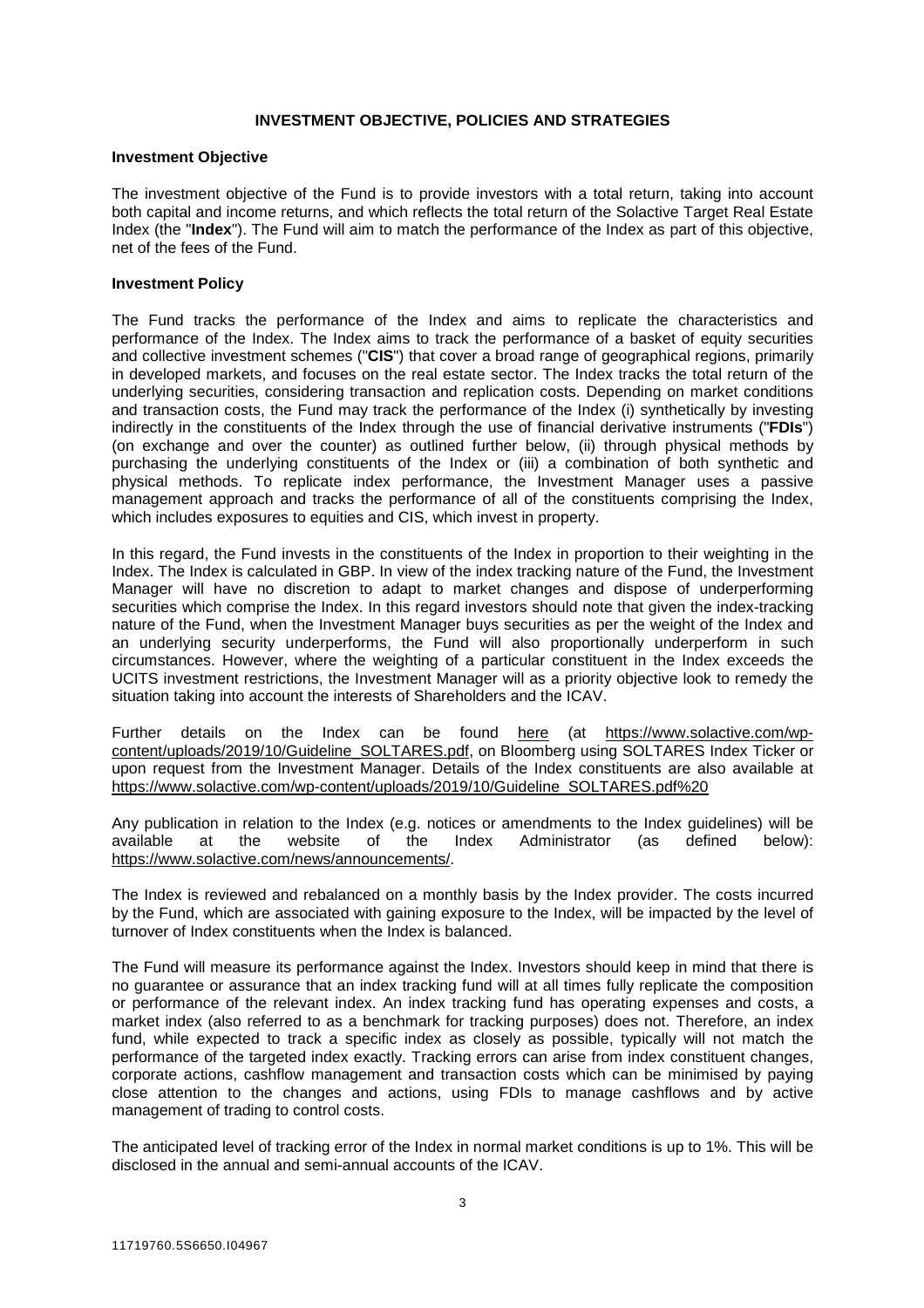The Index is owned, calculated, administered and published by Solactive AG assuming the role as administrator (the "**Index Administrator**") under Regulation (EU) 2016/1011 (the "**Benchmark Regulation**" or "**BMR**"). Investors should note that the ICAV has a contingency policy in place setting out the actions that the ICAV will take in the event that the Index materially changes or ceases to be provided. In the event that the Index materially changes or ceases to exist and another index is identified to replace the Index, this material change will be notified to shareholders in advance and the supplement updated for approval by the Central Bank, subject to shareholder approval. A copy of the contingency arrangements in place are available on request from the ICAV.

The Fund will invest in forwards for efficient portfolio management purposes (as further detailed in the table below). The Fund may also invest in total return swaps for investment purposes, i.e. to assist the Fund in achieving its investment objective, to obtain synthetic exposure to the underlying constituents of the Index, to reduce transaction costs or taxes or to minimise tracking errors. The level of the Fund's exposure to the constituents of the Index through the use of FDI may be significant from time to time.

The Fund will not generate synthetic short positions for any purposes using financial derivatives.

As the Fund may obtain exposure to the Index synthetically through the use of FDI, from time to time, the Fund may hold a significant portion of its' portfolio in fixed rate government bonds and treasuries. Where this is the case, the Fund will swap the return of the government bond portfolio for a payment from the swap counterparty ; the Fund will then enter into a further total return swap where the Fund swaps a payment in exchange for the return of the Index.

The FDI will be subject to the leverage limits disclosed below. In addition, the use of such FDI will at all times be in accordance with the conditions and limits laid down by the Central Bank from time to time. The Fund may enter into over-the-counter ("**OTC**") FDI with Approved Counterparties. The Investment Manager will monitor counterparty exposure and where applicable, take into consideration any collateral held by the Fund in determining the Fund's exposure. Where the Fund has entered into an OTC FDI with an Approved Counterparty and the value of the FDI is in favour of the Fund and the Approved Counterparty defaults on its obligation, there is a risk that the Fund will lose all or some of the value of that FDI. Please refer to the section of this Prospectus entitled "*Risk Factors – "Over-the-Counter ("OTC") Transactions*" for more details. In selecting OTC counterparties to trade with the Fund the Investment Manager will exercise due care and will ensure that the counterparty satisfies the criteria set out in the Prospectus.

A list of the stock exchanges and markets in which the Fund is permitted to invest, in accordance with the requirements of the Central Bank is contained in Appendix I to the Prospectus and should be read in conjunction with, and subject to, the Fund's investment objective and investment policy, as detailed above. The Central Bank does not issue a list of approved markets. With the exception of permitted investments in unlisted securities, investment will be restricted to those stock exchanges and markets listed in Appendix I to the Prospectus.

# **Sustainable Investment**

For the purposes of Article 6 of Regulation (EU) 2019/2088 of the European Parliament and of the Council of 27 November 2019 on sustainability-related disclosures in the financial services sector (the "**Disclosures Regulation**"), while the Investment Manager takes into account sustainability risks in respect of environmental, social and governance ("**ESG**") factors more generally, the Fund tracks the performance of the Index which tracks the performance of a basket of equity securities and CIS that cover a broad range of geographical regions, primarily in developed markets, and focuses on the real estate sector, so ESG factors are not taken into account. Further, the Investment Manager has determined that sustainability risks are currently not likely to have a material impact on the returns of the Fund. As the sustainability and ESG initiatives are currently evolving, the Investment Manager may consider it appropriate to integrate sustainability risks into their investment decisions for the Fund in the future and this disclosure will be updated in accordance with the Disclosures Regulation to reflect any such decision.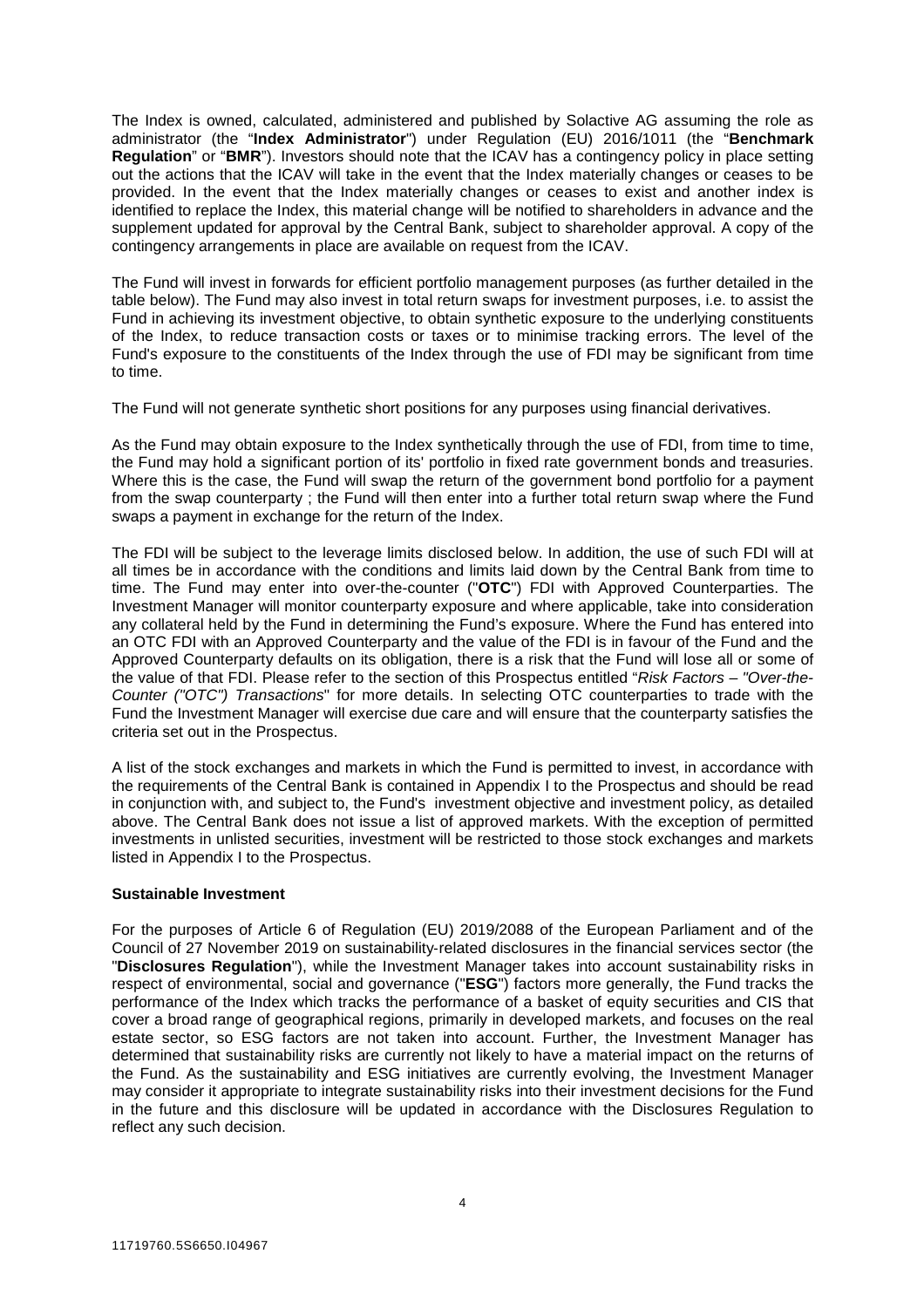# **Financial Derivative Instruments**

| Derivative                                                                                                          | Description                                                                                                                                                                                                                                                                                                                                                                                    | <b>Specific Use</b>                                                                                                                                                                                                                                                                                                                                                                                                                                                                                                                                                                             | Where<br>used for<br>hedging<br>purposes:<br>risk being<br>hedged | EPM? | How FDI will<br>help achieve<br>investment<br>objective?                                                                                                                                                                                                                                                                                                                                 |
|---------------------------------------------------------------------------------------------------------------------|------------------------------------------------------------------------------------------------------------------------------------------------------------------------------------------------------------------------------------------------------------------------------------------------------------------------------------------------------------------------------------------------|-------------------------------------------------------------------------------------------------------------------------------------------------------------------------------------------------------------------------------------------------------------------------------------------------------------------------------------------------------------------------------------------------------------------------------------------------------------------------------------------------------------------------------------------------------------------------------------------------|-------------------------------------------------------------------|------|------------------------------------------------------------------------------------------------------------------------------------------------------------------------------------------------------------------------------------------------------------------------------------------------------------------------------------------------------------------------------------------|
| Forward<br>currency<br>contracts<br>(including<br>forward<br>equity and<br>forward<br>equity<br>index<br>contracts) | Forward contracts lock-<br>in the price at which an<br>index or asset may be<br>purchased or sold on a<br>future date. In forward<br>currency contracts, the<br>contract holders are<br>obligated to buy or sell<br>the currency at a<br>specified price, at a<br>specified quantity and<br>on a specified future<br>date.<br>Forward contracts may<br>be cash settled<br>between the parties. | Hedge foreign<br>currency<br>exposure and<br>prevent NAV<br>fluctuations<br>(caused by<br>currency<br>movements).<br>The majority of<br>the securities<br>are expected to<br>be denominated<br>in Euro, Sterling<br>and Dollars. The<br>Investment<br>Manager has<br>the flexibility to<br>mitigate the<br>effect of<br>fluctuations in<br>the exchange<br>rate between<br>the Base<br>Currency and<br>the currencies of<br>the securities by<br>entering into<br>forward<br>currency<br>contracts with<br>financial<br>counterparties in<br>accordance with<br>the terms of the<br>Prospectus. | Currency                                                          | Yes  | Hedge foreign<br>currency<br>exposure and<br>prevent NAV<br>fluctuations<br>(caused by<br>currency<br>movements)<br>which helps the<br>Fund achieve its<br>objective of long-<br>term capital<br>appreciation.<br>In the event of a<br>profit, the excess<br>cash will be<br>invested in order<br>to help the Fund<br>achieve its<br>objective of long-<br>term capital<br>appreciation. |
| Swaps<br>(Total<br>Return<br>Swaps,<br>Interest<br>Rate<br>Swaps)                                                   | A swap is a derivative<br>contract between two<br>parties where they<br>agree to exchange the<br>investment return on an<br>underlying for the<br>investment return on a<br>different underlying or<br>in exchange for<br>receiving the<br>investment return on an<br>underlying, the party<br>receiving that<br>investment return pays                                                        | To hedge<br>certain risks of<br>investment<br>positions.                                                                                                                                                                                                                                                                                                                                                                                                                                                                                                                                        | Market                                                            | Yes  | The use of swaps<br>may be used to<br>provide the Fund<br>with more efficient<br>exposure to the<br>underlying<br>investment(s) than<br>investing directly<br>and / or via a fund<br>such as an ETF.<br>Swaps may also<br>be used for<br>investment                                                                                                                                      |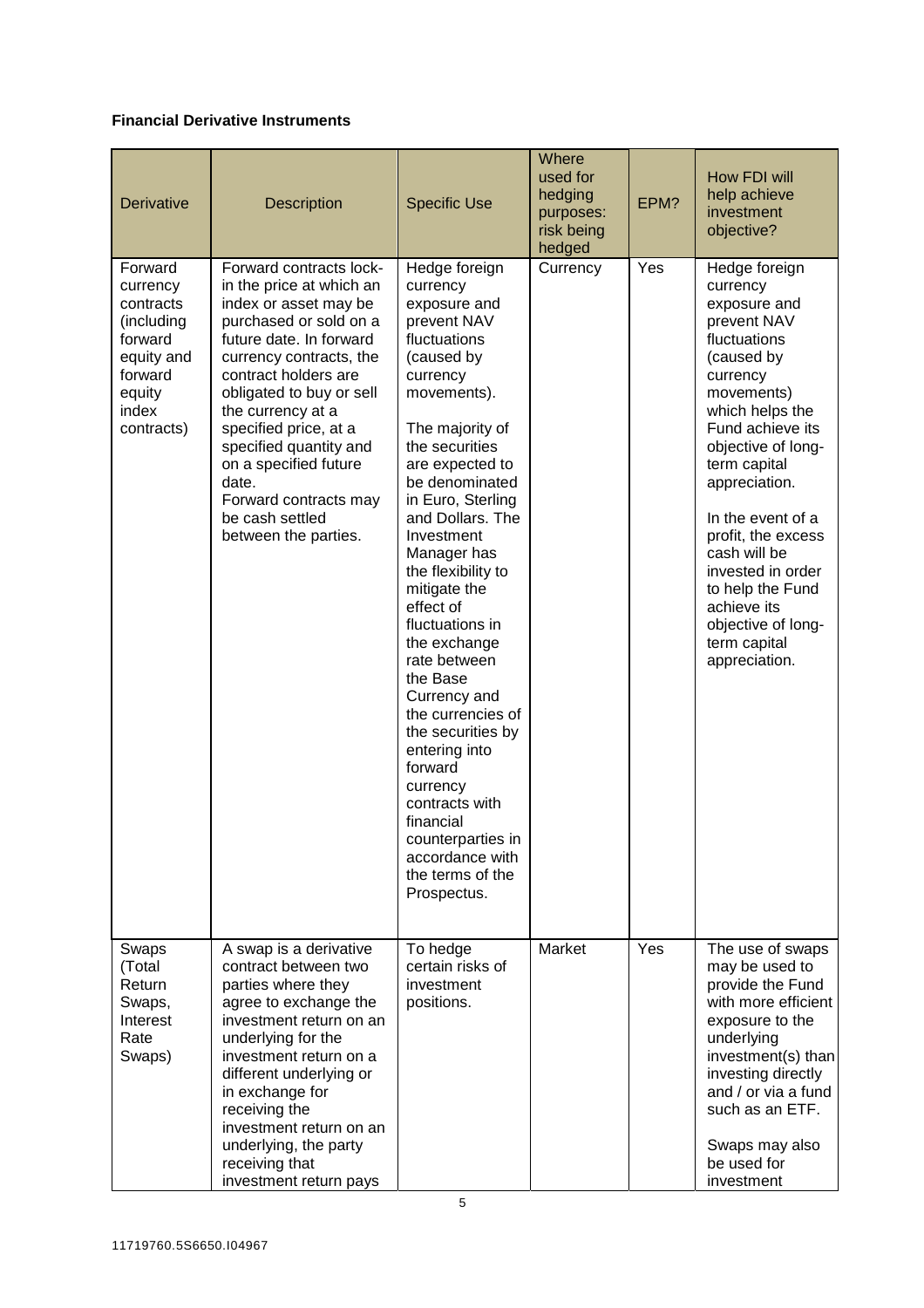| Derivative | <b>Description</b>                                                                                                                                                                                                                                                                                                                                                                                                                                                      | <b>Specific Use</b> | Where<br>used for<br>hedging<br>purposes:<br>risk being<br>hedged | EPM? | How FDI will<br>help achieve<br>investment<br>objective?                                     |
|------------|-------------------------------------------------------------------------------------------------------------------------------------------------------------------------------------------------------------------------------------------------------------------------------------------------------------------------------------------------------------------------------------------------------------------------------------------------------------------------|---------------------|-------------------------------------------------------------------|------|----------------------------------------------------------------------------------------------|
|            | the other party an on-<br>going fee, both parties<br>agree the monetary<br>amount (notional), upon<br>which the derivative is<br>based.                                                                                                                                                                                                                                                                                                                                 |                     |                                                                   |      | purposes, i.e. to<br>obtain exposure<br>synthetically to the<br>constituents of the<br>Index |
|            | Where a party agrees<br>to receive the<br>investment return on an<br>underlying and that<br>investment depreciates<br>in value, then at the<br>maturity of the swap<br>that party must make a<br>payment to the other<br>party equal to the<br>negative performance<br>of that underlying<br>multiplied by the pre-<br>agreed monetary<br>amount (notional) upon<br>which the derivative is<br>based.<br>Conversely where the<br>underlying has<br>appreciated in value |                     |                                                                   |      |                                                                                              |
|            | that party will receive a<br>payment amount from<br>the other party, equal to<br>the positive<br>performance of the<br>underlying multiplied by<br>the pre-agreed<br>monetary amount<br>(notional) upon which<br>the derivative is based.                                                                                                                                                                                                                               |                     |                                                                   |      |                                                                                              |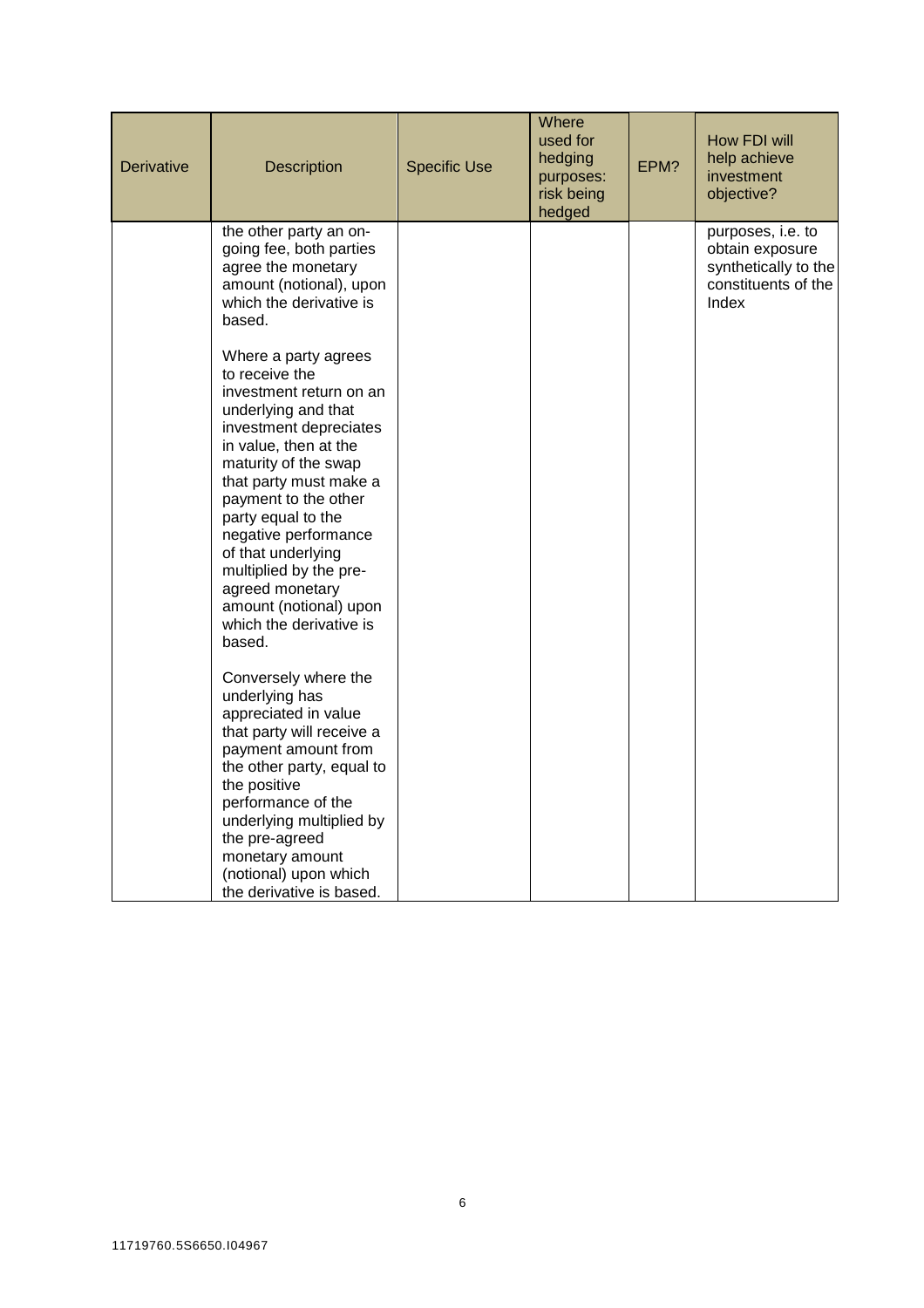As set out above in the table, the Fund may use total return swaps for investment purposes to gain economic exposure to the equities and CIS which make up the constituents of the Index. Up to 300% of the assets under management of the Fund may be, and it is expected that between 50-100% of the assets under management of the Fund will be, invested in such total return swaps. The Approved Counterparties to such swap transactions are banks, investment firms or other Relevant Institutions, authorised in an EEA Member State or authorised as part of a group issued with a bank holding company licence from the Federal Reserve of the United States of America where that group company is subject to bank holding company consolidated supervision by that Federal Reserve, or as otherwise permitted in accordance with the Central Bank Regulations. Where an Approved Counterparty, which is not a Relevant Institution, was subject to a credit rating by an agency registered and supervised by ESMA, that rating shall be taken into account by the Fund in the credit assessment process and where such a counterparty is downgraded to A-2 or below (or comparable rating) by that credit rating agency, this shall result in a new credit assessment being conducted of the counterparty by the Fund without delay. The Approved Counterparty has no discretion over the composition or management of the Fund. The risks of the Approved Counterparty defaulting on its obligations under the swap and its effect on investor returns are described herein and in the Prospectus "*Risk Factors – Use of Derivatives*". The approval of the Approved Counterparty will not be required in relation to any investment transaction made in respect of the Fund.

The Approved Counterparty may provide collateral to the Fund, including cash, US treasury bills and other high-quality government bonds with a maturity of up to 7 years, in accordance with the requirements of the Central Bank Regulations, in order to ensure that the Fund's risk exposure to the Approved Counterparty does not exceed the counterparty exposure limits set out in the Regulations. All collateral must comply with the criteria described in section of the Prospectus entitled "*Permitted Financial Derivative Instruments (FDIs*)". The fees paid to the Approved Counterparty will be at normal commercial rates. All collateral received under any swap entered into by the Fund will comply with the collateral provisions set out in the Prospectus. All of the revenue generated by the swaps will be returned to the Fund. All costs and fees of the counterparty, in relation to any such swap will be payable at normal commercial terms. No counterparty is a related party to the Investment Manager.

The Fund may engage in transactions in FDIs for investment purposes, namely for generating efficiencies in gaining exposure to the constituents of the Index, to reduce transaction costs or taxes or to minimise tracking errors. Given that the Fund may invest significantly in FDIs in order to track the performance of the Index, the Fund may have significant cash balances to invest. In this regard, in order to manage cash balances efficiently, the Fund may also hold up to 100% in ancillary liquid assets such as cash and cash equivalents (including but not limited to commercial paper, certificates of deposit and treasury bills). The Fund may also invest excess cash balances in CIS. In this regard, the Fund may invest up to 100% of its Net Asset Value in CIS, provided that no investment will be made in another sub-fund of the ICAV. Any investment in CIS will be for the purposes of meeting the Fund's investment objective, although the investment may not be a constituent part of the Index. For the avoidance of doubt, this does not affect the fact that the Fund will fully track the Index. Furthermore, any investments by the Fund in ancillary liquid assets and/or CIS will be subject to the Investment Restrictions as set out under the Regulations and in the Prospectus.

The CIS in which the Fund may invest are other UCITS funds which are located in Ireland, the United Kingdom and Luxembourg.

The CIS in which the Fund may invest will incur investment management, administration and depositary fees as well as its own operational expenses. In addition to the ongoing operational expenses, the Fund may be liable to incur additional subscription or redemption fees associated placing transactions in the CIS as disclosed in the offering documentation in respect of the CIS. Where possible, the Investment Manager may look to reduce the level of fees payable in which the Fund invests through negotiation with the relevant investment manager, the benefit of which will be for the Fund. However, there can be no guarantee that the Fund will benefit from any preferential terms of investment in CIS.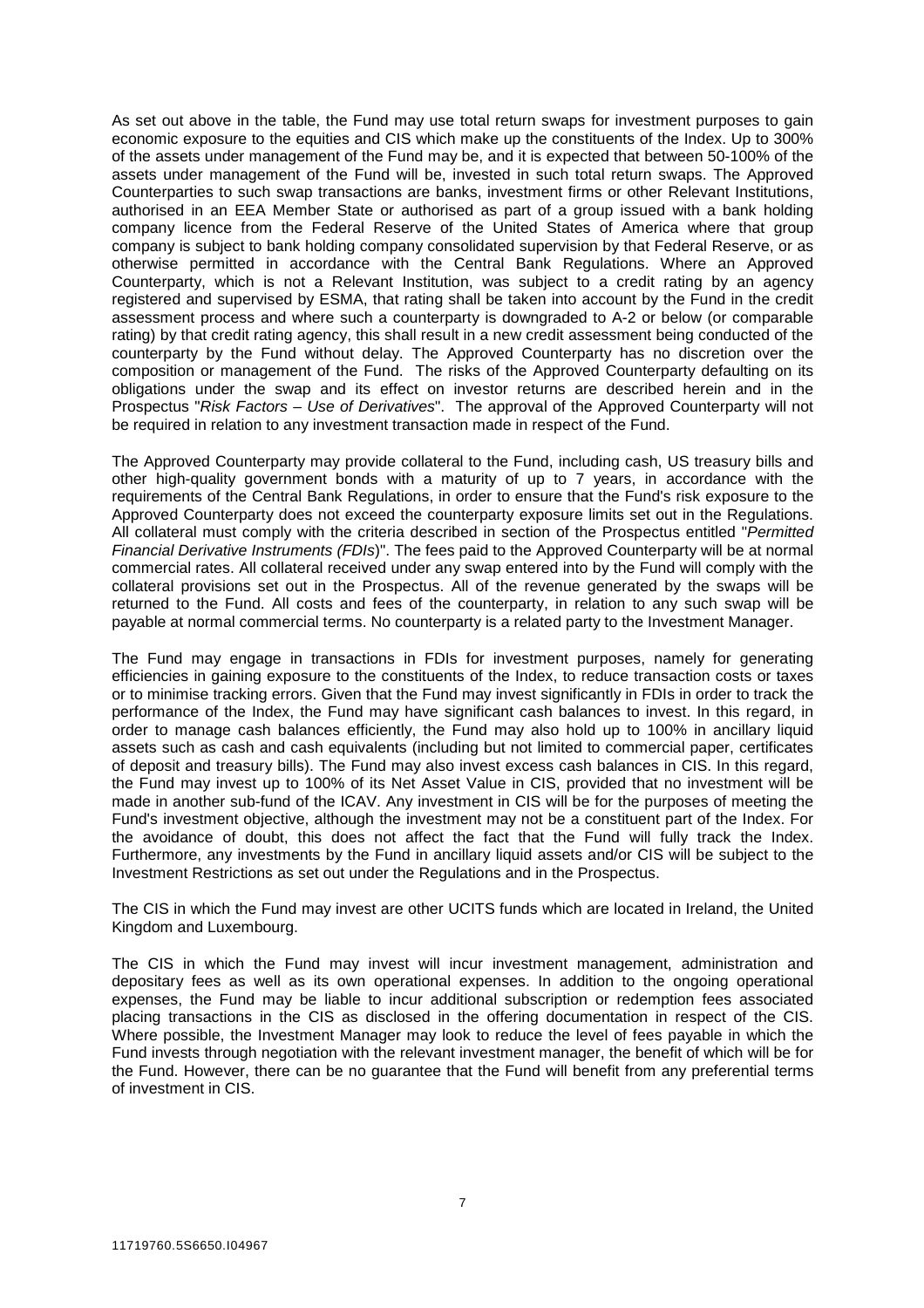## **Leverage**

The level of leverage (calculated as a sum of the notional exposure of FDI being utilised by the Fund) is expected to be in the range of 150% - 250% and is not expected to exceed 300% of the Net Asset Value of the Fund in most market conditions, although higher levels are possible. There will be no costs associated with the use of leverage by the Fund. Leverage arises from the use of FDIs as described above. There is no leverage at the level of the Index.

The market risk associated with the use of derivatives will be covered and will be risk managed using the Value at Risk ("**VaR**") methodology in accordance with the Central Bank's requirements. VaR is a statistical methodology that predicts, using historical data, the likely maximum daily loss that the Fund could lose calculated to a one-tailed 99% confidence level. However, there is a 1% statistical chance that the daily VaR number may be exceeded. The VaR approach uses a historical observation period and thus the VaR result may be biased if abnormal market conditions are not prevalent or are omitted from the historical observation period. Accordingly, investors could suffer significant losses in abnormal market conditions. The Investment Manager will attempt to minimize such risks by conducting regular back testing and stress testing of the VaR model in accordance with Central Bank requirements.

The Fund intends to use the Relative VaR model. Accordingly, the VaR of the Fund's portfolio will not exceed twice the VaR on a comparable benchmark portfolio or reference portfolio (i.e. a similar portfolio with no derivatives) which will reflect the Fund's intended investment style. The benchmark portfolio will be the Index. The holding period shall be 20 days. The historical observation period shall not be less than one year. It should be noted that the above limits are the current VaR limits required by the Central Bank. However, should the VaR model for the Fund or the Central Bank limits change, the Fund will have the ability to avail of such new model or limits by updating this Supplement and the Risk Management Process of the Investment Manager accordingly. The measurement and monitoring of all exposures relating to the use of FDIs will be performed on at least a daily basis.

VaR is a way of measuring the potential loss due to market risk with a given degree of confidence (i.e. probability) under normal market conditions. It is not an assurance that the Fund will experience a loss of any particular size and the Fund could be exposed to losses which are much greater than envisaged VaR, more so under abnormal market conditions. It should be noted that VaR does not explicitly measure leverage, and that VaR is a statistical risk measure and the actual loss of a particular transaction or to the Fund overall may materially exceed the loss indicated by the use of VaR.

There are limitations in using VaR as a statistical measure of risk because it does not directly limit the level of leverage in the Fund and only describes the risk of loss in prevailing market conditions and would not capture future significant changes in volatility.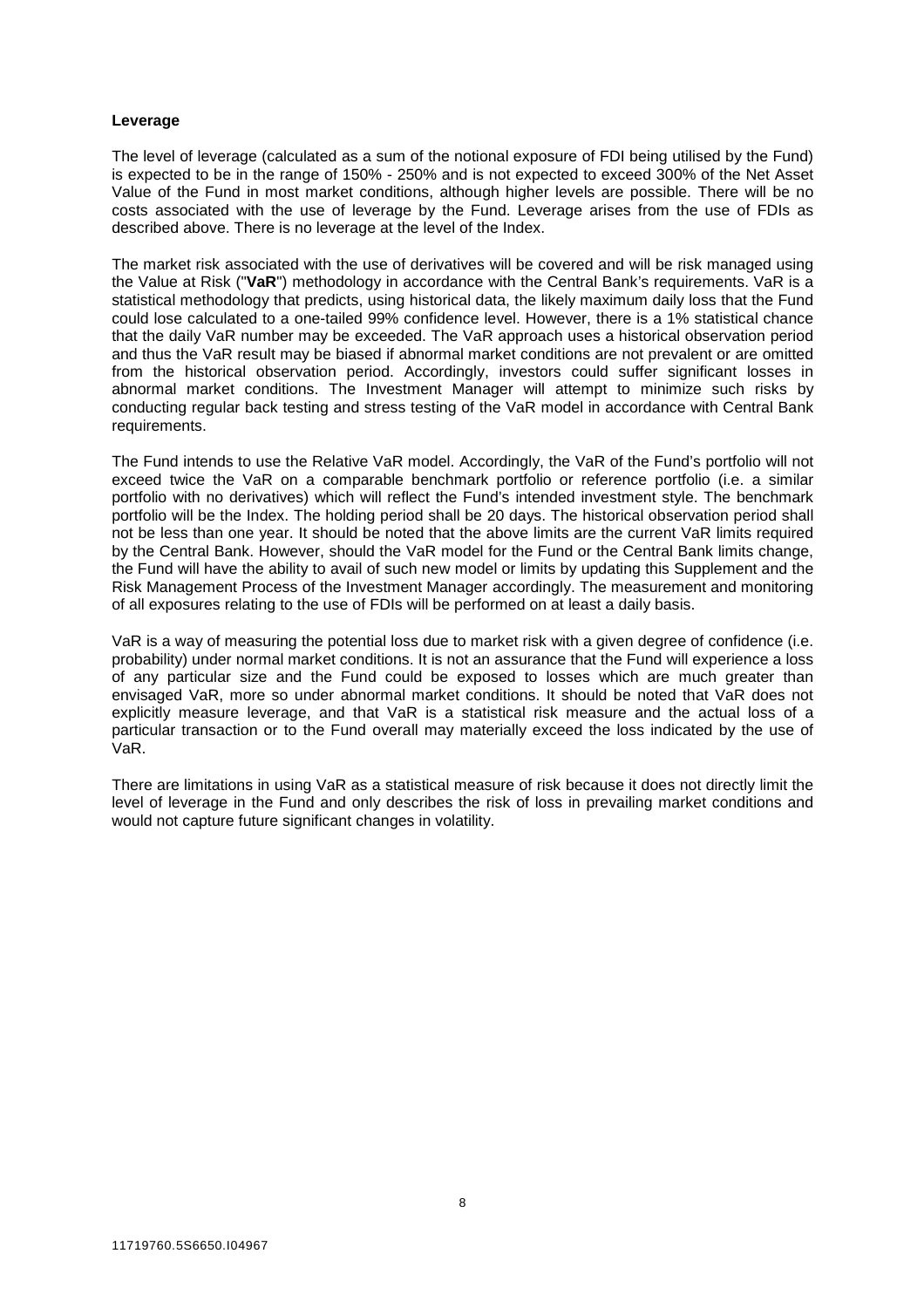## **PROFILE OF A TYPICAL INVESTOR**

The Fund is suitable for investors who are seeking capital growth over a minimum of 3 years, but who are willing to tolerate medium to high risks due to the potentially volatile nature of the investments.

#### **INVESTMENT RESTRICTIONS**

The general investment restrictions set out under the heading Investment Restrictions in the Prospectus are deemed to apply at the time of purchase of the Investments. If such limits are exceeded for reasons beyond the control of the ICAV, or as a result of the exercise of subscription rights, the ICAV must adopt, as a priority objective, the remedying of the situation, taking due account of the interests of Shareholders.

#### **BORROWING**

The Fund may temporarily borrow monies from time to time for temporary liquidity purposes, with borrowings permissible up to a maximum of 10% of Net Asset Value of the Fund.

# **EFFICIENT PORTFOLIO MANAGEMENT**

The Investment Manager currently employs a risk management process which has been filed with the Central Bank and relates to the use of financial derivative instruments on behalf of the Fund which details how it accurately measures, monitors and manages the various risks associated with financial derivative instruments. The ICAV will on request provide supplementary information to investors relating to the risk management methods employed, including the quantitative limits that are applied and any recent developments in the risk and yield characteristics of the main categories of investments in respect of the Fund.

A description of the types of the FDI used by the Fund is included in the table above.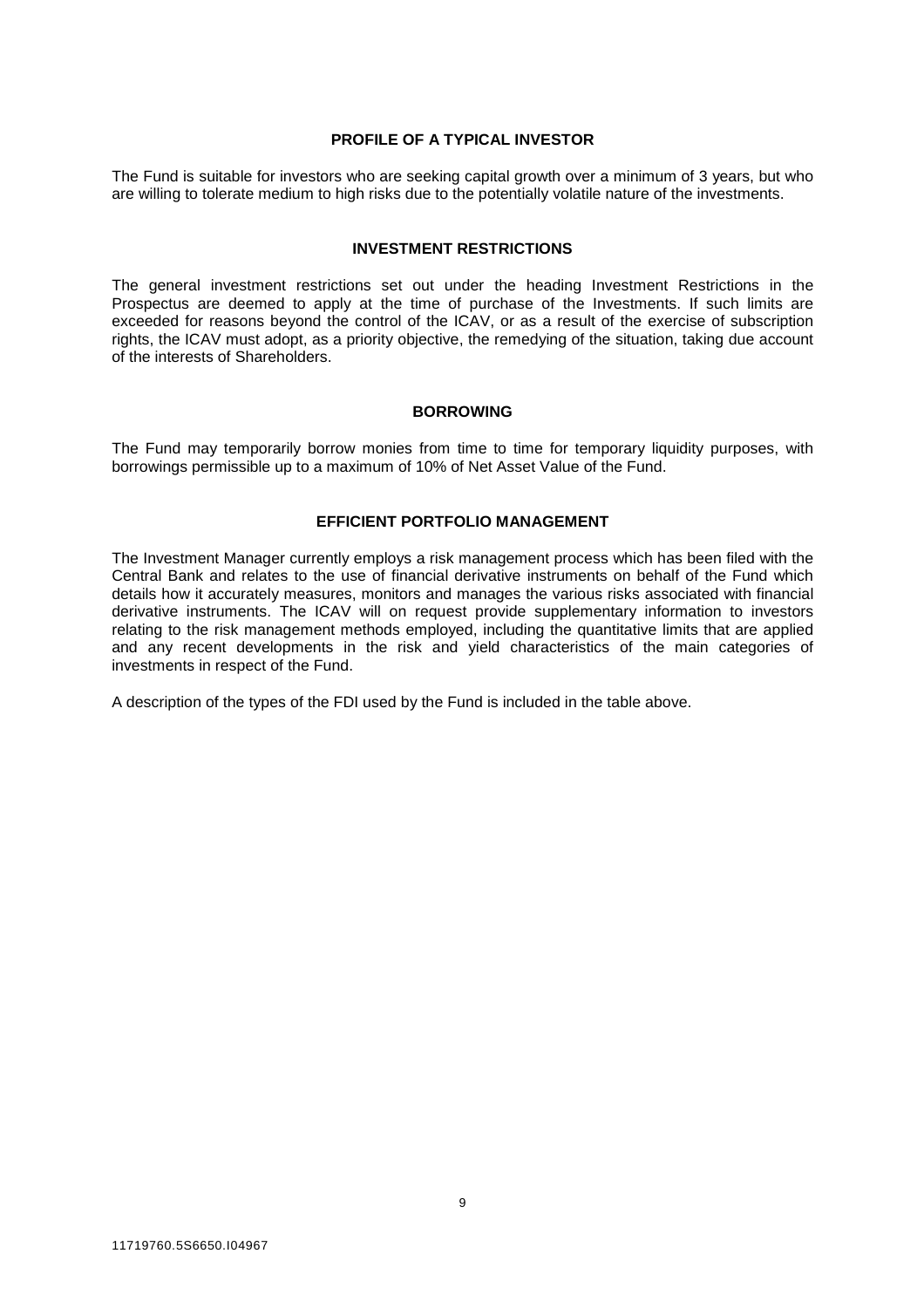# **RISK FACTORS**

Investment in the Fund carries with it a degree of risk including, but not limited to, the risks described in the "Risk Factors" section of the Prospectus. These investment risks are not purported to be exhaustive and potential investors should review the Prospectus and this Supplement carefully and consult with their professional advisers before making an application for Shares. Particular attention should be paid to the Risk Factor in the Prospectus entitled "Risks associated with the Underlying". There can be no assurance that the Fund will achieve its investment objective. Investment in the Fund should be viewed as a minimum three (3) year term.

The following additional risks apply to the Fund:

**The value of investments and income from them can go down as well as up (this may partly be the result of exchange rate fluctuations in investments which have an exposure to foreign currencies) and investors may not get back the full amount invested. An investment in the Fund should not constitute a substantial proportion of an investment portfolio and may not be appropriate for all investors.** 

# **Property Liquidity Risk**

The Fund may invest in property or real estate assets through CIS or the Index. Such assets tend to be extremely illiquid in nature. Realising such investments or closing out positions in such investments at the valuation determined at the last Valuation Point may not be possible. An exit of the Fund will be dependent on market conditions and there is a risk that the market for the underlying investments may not support an opportunistic sale of the assets for some time.

# **Financial Derivatives, Techniques and Instruments Risks**

The prices of derivative instruments, including options and swap prices, are highly volatile. Price movements of forward contracts and other derivative contracts are influenced by, among other things, interest rates, changing supply and demand relationships, trade, fiscal, monetary and exchange control programs and policies of governments, and national and international political and economic events and policies. In addition, governments from time to time intervene, directly and by regulation, in certain markets, particularly markets in currencies and interest rate related options. Such intervention often is intended directly to influence prices and may, together with other factors, cause all of such markets to move rapidly in the same direction because of, amongst other things, interest rate fluctuations. The use of these techniques and instruments also involves certain special risks, including (1) dependence on the ability to predict movements in the prices of securities being hedged and movements in interest rates, (2) imperfect correlation between the price movements of the derivatives and price movements of related instruments, (3) the fact that skills needed to use these instruments are different from those needed to select the securities owned by any of the Funds, (4) the possible absence of a liquid market for any particular instrument at any particular time; and (5) custodial risks; which may result in possible impediments to effective portfolio management or the ability to meet redemption. The Fund may invest in certain derivative instruments, which may involve the assumption of obligations as well as rights and assets. Assets deposited as margin with brokers may not be held in segregated accounts by the brokers and may therefore become available to the creditors of such brokers in the event of their insolvency or bankruptcy.

# **Forward Trading Risk**

The underlying investment funds in which the Fund may invest, may enter into forward contracts and options thereon. Forward contracts do not have standard terms and are not traded on exchanges. Each transaction is carried out by individual agreements, with banks and dealers acting as principals. Trading in forwards and "cash" trading are both largely unregulated; there is no limitation on daily price movements and speculative position limits are not applicable to the markets, which can be highly illiquid because the principals involved are not obliged to make markets in the currencies or commodities they trade. At times, participants in these markets have refused to quote prices for certain currencies or commodities or have quoted prices with an unusually wide spread between the price at which they were prepared to buy and that at which they were prepared to sell. Disruptions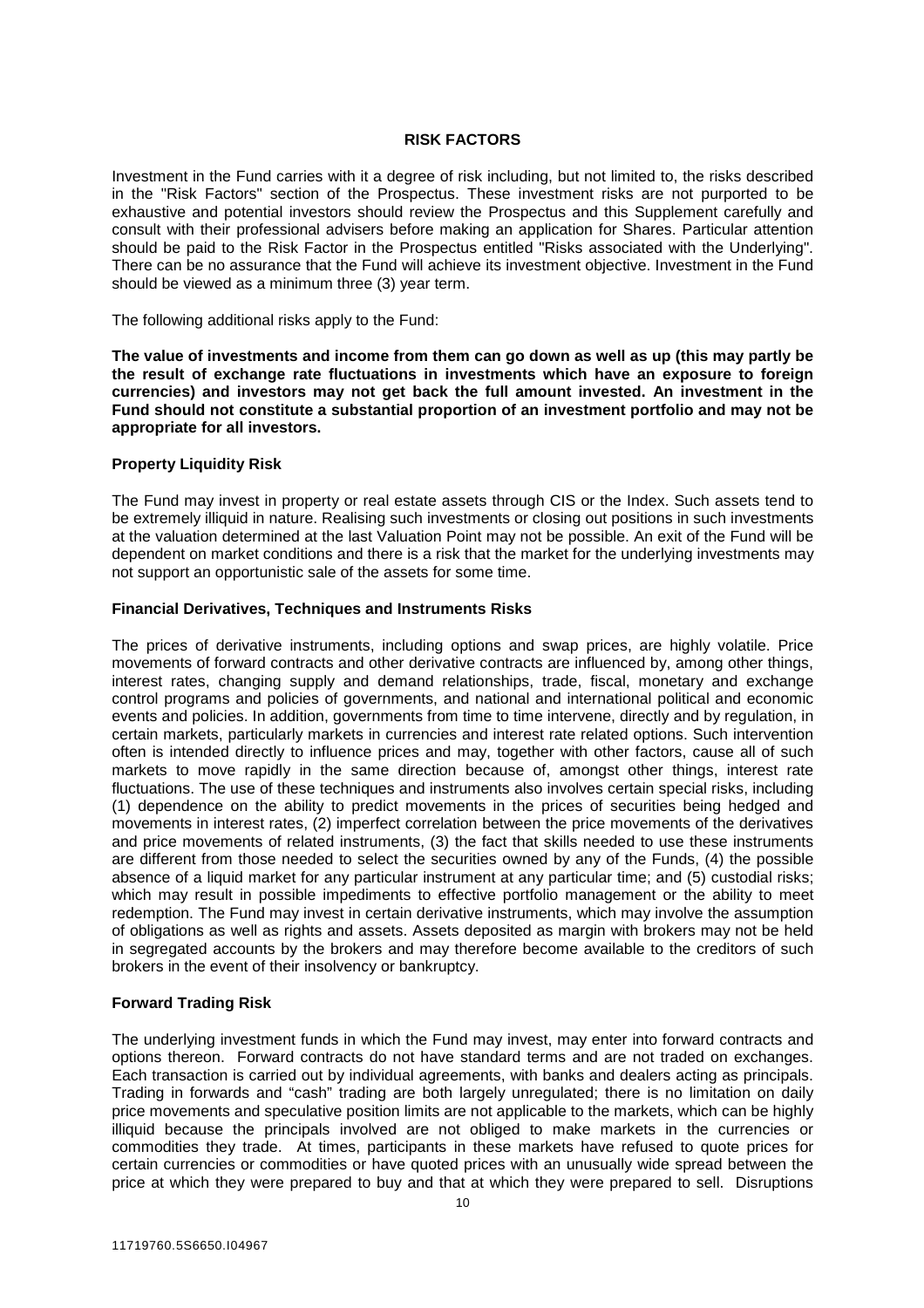can occur in any market because of unusually high trading volume, political intervention or other factors. The imposition of controls by governmental authorities might also limit such forward trading, to the possible detriment of the Fund. Market illiquidity or disruption could result in major losses to the Fund. The Fund may be exposed to credit risks on the counterparties and to risks associated with settlement default. Such risks could result in substantial losses to the Fund.

# **Over-the-Counter Markets Risk**

Where any Fund acquires securities on over-the-counter markets, there is no guarantee that the Fund will be able to realise the fair value of such securities due to their tendency to have limited liquidity and comparatively high price volatility. Please refer to the section of this Prospectus entitled "*Risk Factors – "Over-the-Counter ("OTC") Transactions*" for more details.

# **Index-Tracking Risk**

A passively-managed fund is not expected to track or replicate the performance of its respective index at all times with perfect accuracy and there can be no assurance that the Fund will achieve any particular level of tracking accuracy. The Investment Manager will also not have the discretion to adapt to market changes due to the inherent nature of a passively-managed fund and so falls in its respective index are expected to result in corresponding falls in the value of the Fund. The composition of an index may be changed by the compiler of the index from time to time or shares comprising the index may be delisted.

**The Fund will, on request, provide supplementary information to Shareholders relating to the risk management methods employed, including the quantitative limits that are applied and any recent developments in the risk and yield characteristics of the main categories of investments.**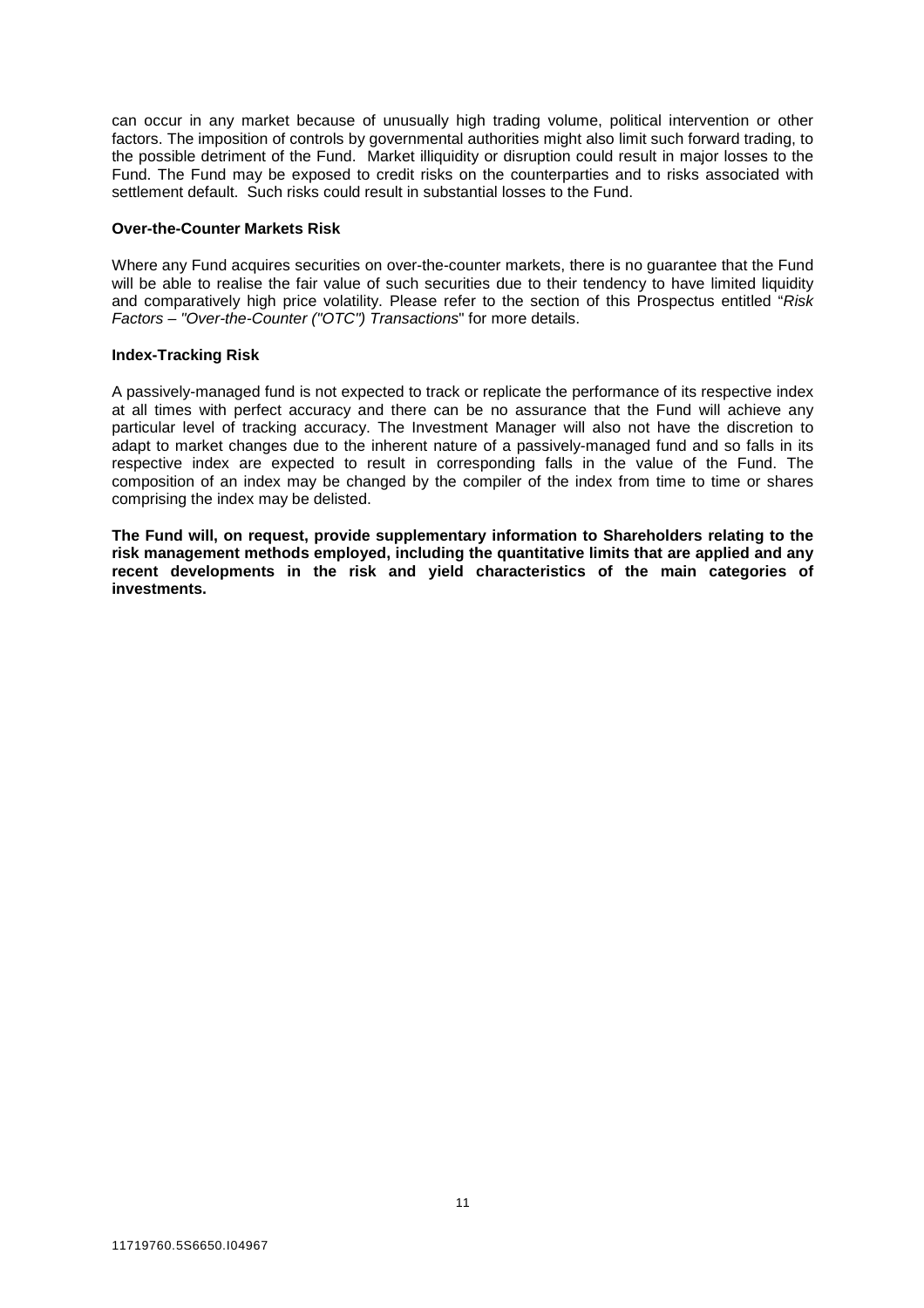# **DIVIDEND POLICY**

There will be no dividend distributions paid in respect of the Class A Shares, Class C Shares, Class I Shares, Class E Shares, Class F Shares, Class G Shares and Class H Shares. Accordingly, income and capital gains arising in respect of the Class A Shares, Class C Shares, Class I Shares, Class E Shares, Class F Shares, Class G Shares and Class H Shares will be re-invested and reflected in its Net Asset Value per Share.

If provision is made for any Class of Shares to change its dividend policy, full details of the change in policy will be disclosed in an updated Supplement and all Shareholders will be notified in advance.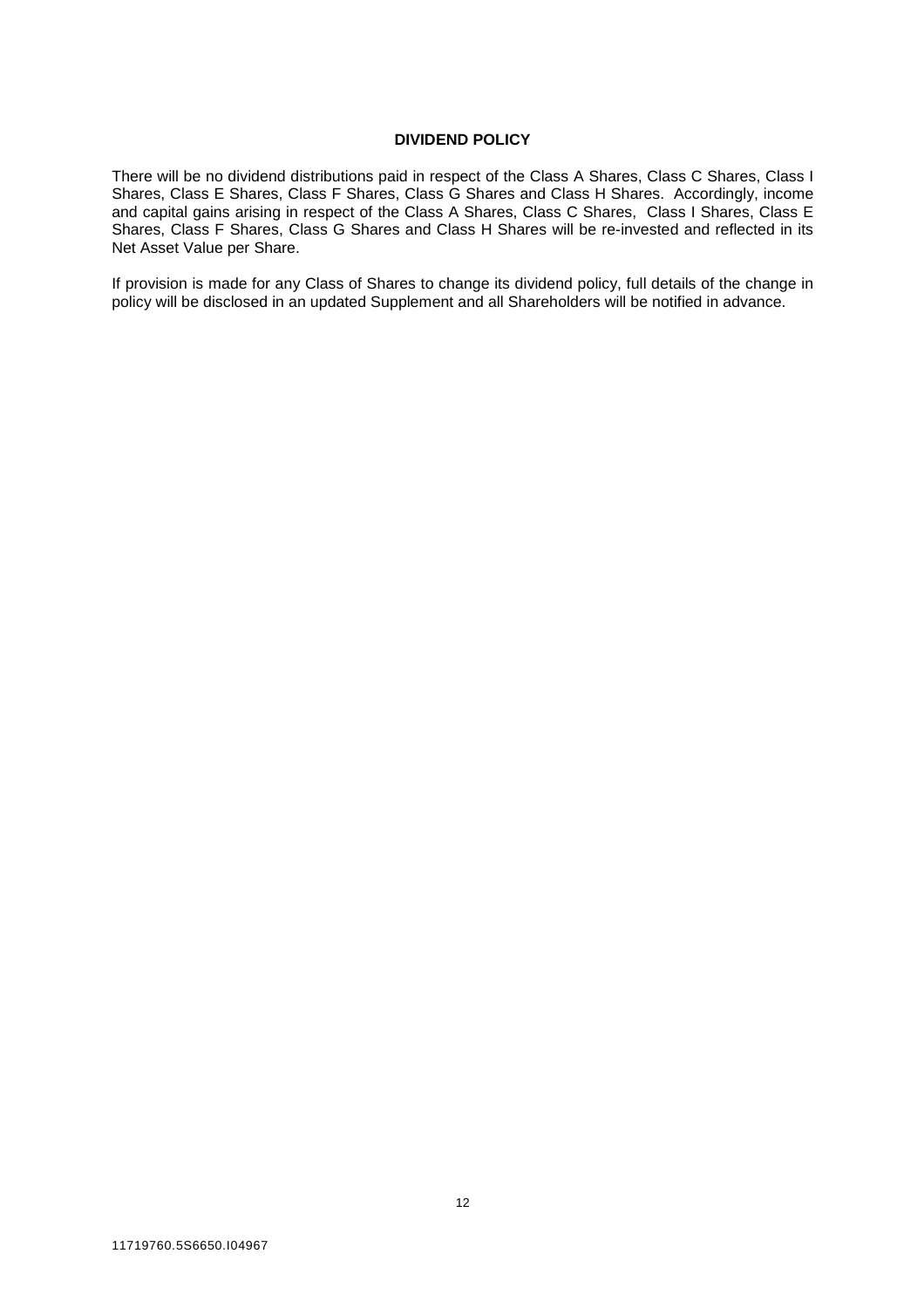# **KEY INFORMATION FOR BUYING AND SELLING**

# **Share Classes**

| <b>Classes</b> | <b>Currency</b> | Hedged/Unhedged | <b>Minimum Initial</b><br><b>Subscription</b> | <b>Minimum</b><br><b>Additional</b><br><b>Subscription</b> |
|----------------|-----------------|-----------------|-----------------------------------------------|------------------------------------------------------------|
| A GBP          | <b>GBP</b>      | N/A             | £5,000,000                                    | £1                                                         |
| C GBP          | <b>GBP</b>      | N/A             | £5,000,000                                    | £1                                                         |
| I GBP          | <b>GBP</b>      | N/A             | £50,000,000                                   | £1                                                         |
| E EUR          | <b>EUR</b>      | Hedged          | €5,000,000                                    | €1                                                         |
| F EUR          | <b>EUR</b>      | Hedged          | €50,000,000                                   | €1                                                         |
| <b>GUSD</b>    | <b>USD</b>      | Hedged          | \$5,000,000                                   | \$1                                                        |
| H USD          | <b>USD</b>      | Hedged          | \$50,000,000                                  | \$1                                                        |

The Directors reserve the right to make additional classes of Share available at their discretion and in accordance with the requirements of the Central Bank. In relation to the Classes of the Fund which are not designated in the Base Currency, a currency conversion will take place on subscriptions, redemptions, switches and distributions at prevailing exchange rates. Accordingly, any Class of Shares that is not designated in the Base Currency of the Fund will have an exposure to possible adverse currency fluctuations.

Note that minimum initial subscriptions or minimum additional subscriptions which do not meet the above thresholds may be accepted by the Board of Directors.

# **Base Currency**

Great Britain Pounds

# **Initial Issue Price**

The Initial Issue Price will be GBP1 per share, EUR1 per share or USD1 per share (as applicable).

# **Initial Offer Period**

The Initial Offer Period for the Class A GBP Shares and Class I GBP Shares has now closed. Accordingly, Class A GBP Shares and Class I GBP Shares are available for subscription at the Net Asset Value per Share on each Dealing Day.

The Initial Offer Period for the Class C EUR Shares, Class E EUR Shares, Class F EUR Shares, Class G USD Shares and Class H USD Shares shall be the period from 9:00 am (Irish time) on 7 May 2021 and ending at 5:00 pm (Irish time) on 4 November 2021 or such shorter or longer period as any one Director may decide in accordance with the Central Bank's requirements. Following the close of the Initial Offer Period, these Shares will be available for subscription at the Net Asset Value per Share on each Dealing Day.

# **Business Day**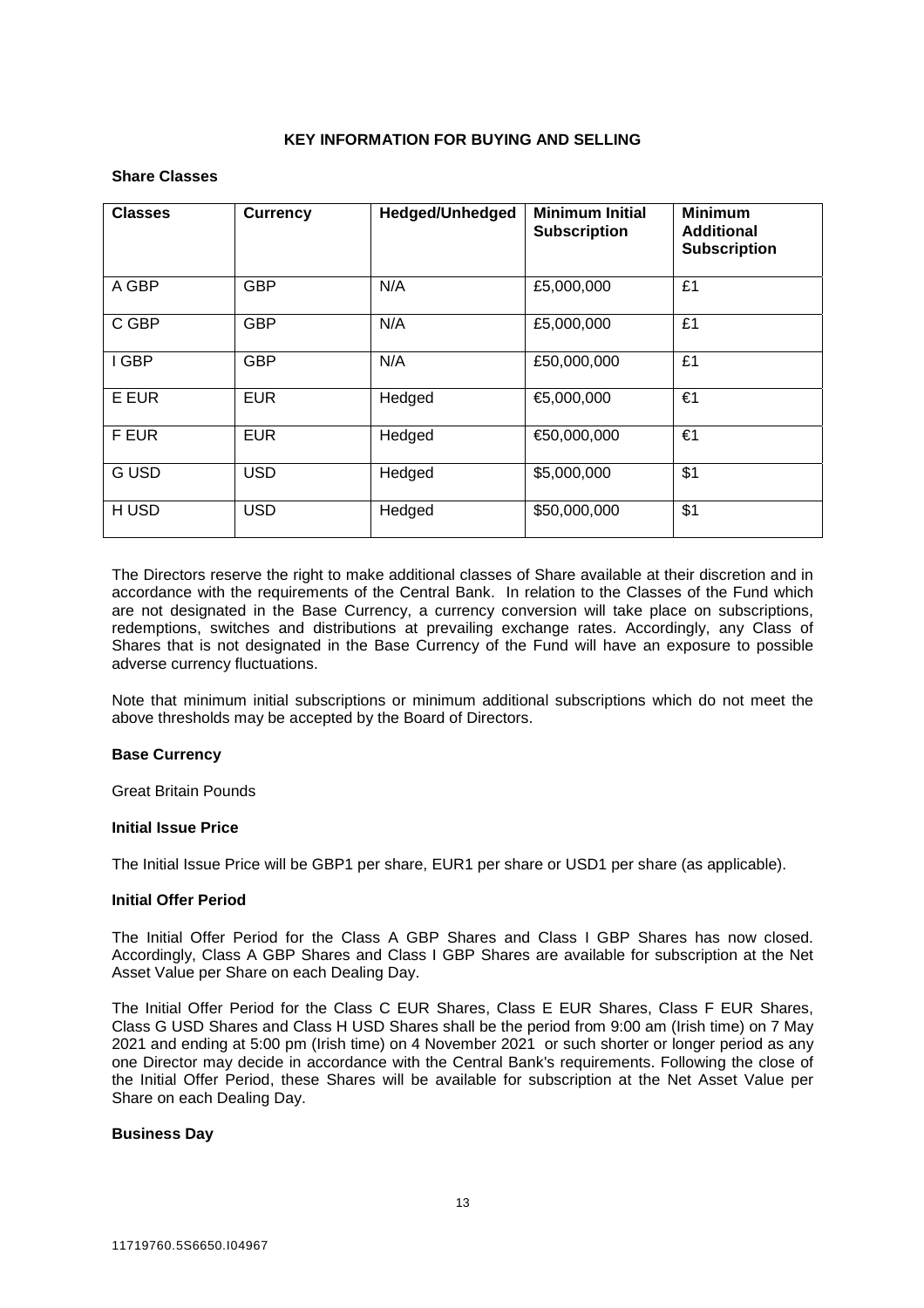Any day other than a Saturday or Sunday on which commercial banks in Ireland and the United Kingdom (and in any other financial centre that the Directors may determine to be relevant for the operations of the Fund) are open for normal banking business. If the Business Day is changed to consider any other financial centres, full details of the new Business Day will be disclosed in an updated Supplement.

# **Dealing Day**

Every Business Day and such additional Business Day or Business Days as the Directors may determine, and notify in advance to Shareholders. There will be at least one Dealing Day per fortnight.

# **Dealing Deadline**

The Dealing Deadline is 10:30am (Irish time) on the Dealing Day or such other times as the Directors may determine and notify in advance to Shareholders. The Directors may agree to accept applications after the Dealing Deadline, only in exceptional circumstances, provided such applications are received before the Valuation Point.

# **Valuation Point**

The Valuation Point shall be the close of business of the relevant market which closes first on the Dealing Day and in any event shall be after the Dealing Deadline.

# **Settlement Date**

Subscriptions will not be processed until the original Account Opening Form and all required identity verification documents (and all supporting documentation) have been received and verified by the Administrator. Upon receipt of your account number from the Administrator subscription monies should be paid to the Subscription/Redemptions Account specified in the Subscription Form (or such other account specified by the Administrator) so as to be received in cleared funds by no later than the third Business Day following the Dealing Day or such later time as the directors may agree from time to time.

Monies in the Subscription/Redemptions Account will become the property of the Fund upon receipt and during the period between receipt of subscription monies and the Dealing Day on which Shares are issued, investors will be treated as unsecured creditors of the Fund. Investors' attention is drawn to the risk factor under the heading "*Subscriptions/Redemptions Account Risk*" as set out in the Prospectus.

If payment in full and/or a properly completed Account Opening form and all required identity verification documents (and all supporting documentation) have not been received by the relevant times stipulated above, the application to subscribe may be refused, or in the event of non-clearance of funds, the allotment of Shares made in respect of such application may, at the discretion of the Directors, be cancelled, or, alternatively, the Directors may treat the application as an application for such number of Shares as may be purchased with such payment on the Dealing Day next following receipt of payment in full of cleared funds or a properly completed Account Opening Form and all required identity verification documentation (and all supporting documentation).

Payment of redemption monies will normally be made by electronic transfer to the account of record of the redeeming Shareholder within five (5) Business Days of the relevant Dealing Day or such later time as the Directors may from time to time permit but in any event payment will not exceed ten (10) Business Days from the Dealing Deadline.

The Administrator may refuse to pay or delay payment of redemption proceeds where the requisite information for verification purposes has not been produced by a Shareholder. During this time, any such redemption proceeds will be held in the Subscriptions/Redemptions Account and shall remain an asset of the Fund. During this period, the Shareholder will rank as an unsecured creditor of the Fund until such time as the Administrator is satisfied that its anti-money-laundering procedures have been fully complied with, following which redemption proceeds will be released to the relevant Shareholder.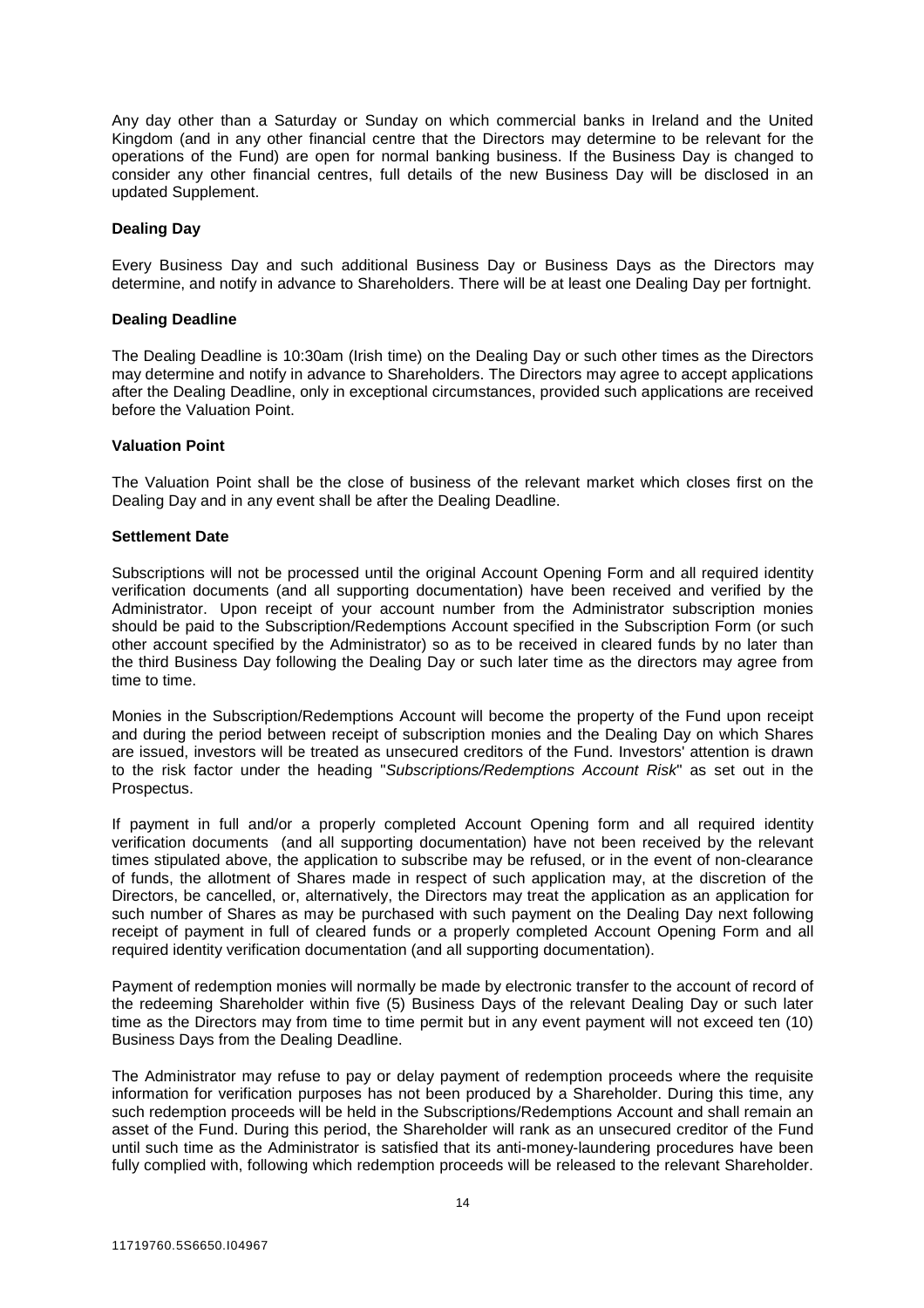Accordingly, Shareholders are advised to promptly provide the ICAV or the Administrator (as appropriate) with all documentation requested to reduce the risk in this scenario.

# **Anti-Dilution Levy**

After the close of the Initial Offer Period, the Directors may, in calculating the subscription price or redemption price, when there are net subscriptions or net repurchases of Shares on a Dealing Day, adjust the subscription price or redemption price by adding or deducting (as applicable) an Anti-Dilution Levy of up to 2.00% to cover the costs of acquiring or selling investments (including any dealing spreads and commissions) and to preserve the value of the Fund.

The Anti-Dilution Levy will be charged in circumstances where the Directors believe it is necessary to prevent an adverse effect on the value of the assets of the Fund and is most likely to arise if more than 5% of the Net Asset Value of the Fund is redeemed on any one Dealing Day. Shareholders will be notified if an Anti-Dilution Levy is to be applied to their redemption on any Dealing Day and may be given the option to reduce or cancel their redemption request in order to avoid an Anti-Dilution Levy being applied. Any such Anti-Dilution Levy shall be retained for the benefit of the Fund and the Directors reserve the right to waive such Anti-Dilution Levy at any time.

# **How to Subscribe For Shares**

Requests for the subscription for Shares should be made in accordance with the provisions set out in the section entitled "*SHARE DEALINGS - SUBSCRIPTION FOR SHARES*" in the Prospectus.

#### **How to Repurchase Shares**

Requests for the repurchase of shares should be made in accordance with the provisions set out in the section entitled "*SHARE DEALINGS - REPURCHASE OF SHARES*" in the Prospectus.

All requests for the redemption of Shares must be received by the Dealing Deadline in the manner set out in the Prospectus.

Redemption monies will normally be paid within five (5) Business Days of the relevant Dealing Day.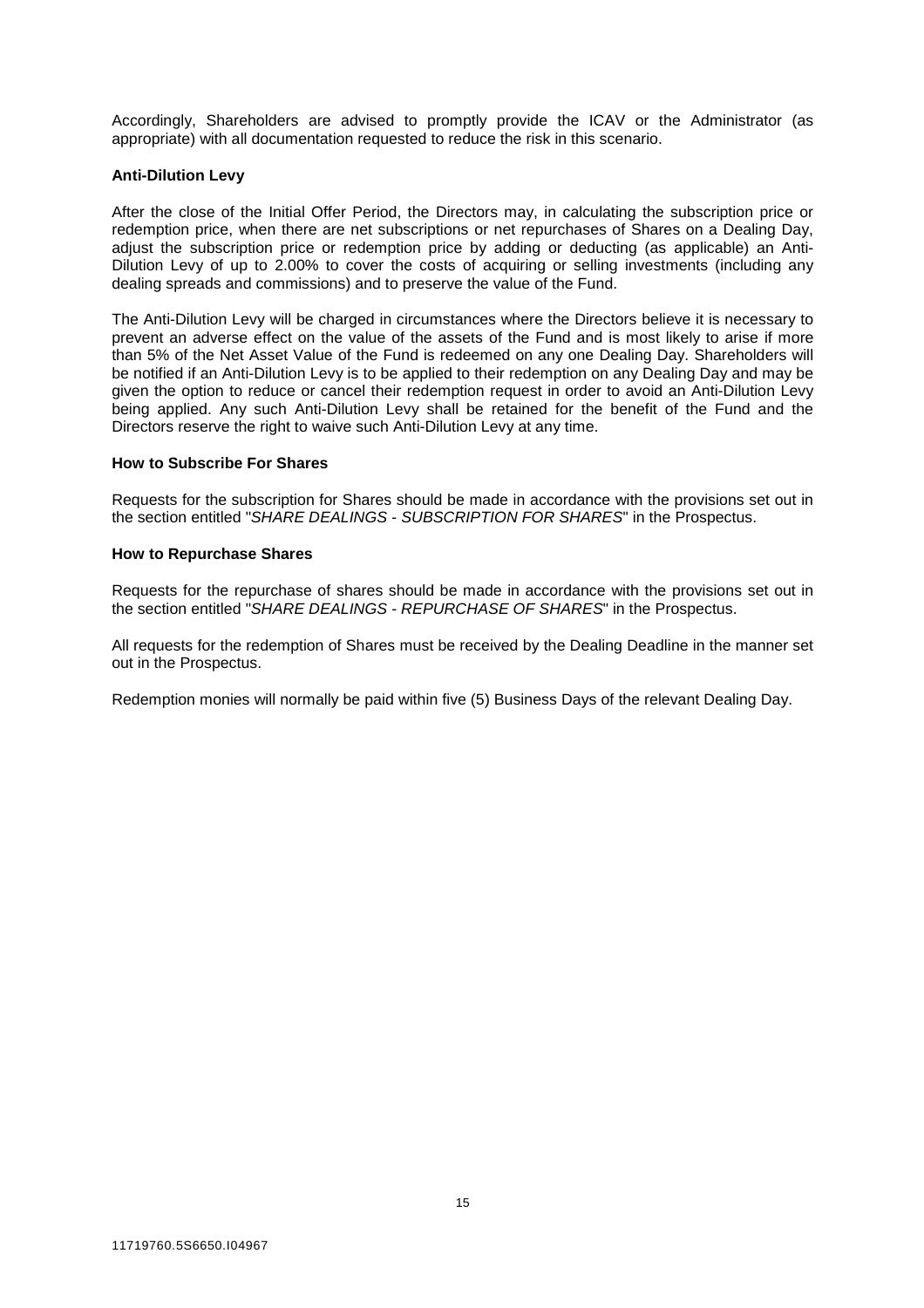# **MANAGEMENT**

#### **Investment Manager**

The Investment Manager of the Fund is Fortem Capital Limited, registered office at Edelman House 1238 High Road, Whetstone, London, United Kingdom, N20 0LH, authorised and regulated by the UK Financial Conduct Authority (registration number 755370). The Investment Manager is authorised and regulated by the UK Financial Conduct Authority to provide investment management activities to the ICAV. The key investment personal have many years of experience in advising and managing investments, details of which are set out below.

The Directors of the Investment Manager are:

#### **Christopher Dagg - Director**

Chris has worked within the financial services industry since 2002 and is also a chartered management accountant. Formerly a trader on the securitisation desk at Citigroup, he was responsible for the creation, trading and risk management of investment linked securities issued by Citi, totalling some 1,000 products and \$3 billion in asset value. After leaving Citi, Chris joined a boutique investment house, structuring and pricing derivative based investments whilst overseeing all primary and secondary market activity.

# **Ryan Rogowski – Director**

Ryan has over 18 years of experience in financial services, having worked closely with professional investors on multi asset investments and hedging solutions. Ryan spent the first 7 years of his career at HSBC where he gained experience in asset management and project finance, corporate finance and multi asset derivative solutions - where he spent the majority of the time. The latter part of his career was spent at BNP Paribas Equities and Commodity Derivatives and then at Societe Generale where he led the UK cross asset solutions team in working with discretionary fund managers, asset managers, private banks and a select number of pensions funds.

#### **Edward Senior – Director**

Ed has more than 21 years' experience within the financial services industry and is also a chartered management accountant. He spent 14 years at Citigoup working predominantly within the design and implementation of multi asset derivative based investments and hedging solutions covering European and Asian clients. During his time, he established a fund management business and Irish based UCITS platform, launching a number of successful derivative based funds. From 2013 he built a fund management business with three other partners, Atlantic House Fund Management, launching and co-managing two funds and growing assets within 3 years' to more than £200 million AUM.

Pursuant to the Investment Management Agreement dated 18 April 2017 between the ICAV and the Investment Manager, the Investment Manager has been appointed to provide investment management services to the Fund.

The Investment Management Agreement states that the appointment of the Investment Manager shall continue unless and until terminated by either part giving not less than 90 calendar days' notice. In certain circumstances set out in the Investment Management Agreement, either party may terminate the Investment Management Agreement upon the occurrence of certain events, such as the insolvency or liquidation of either party. The Investment Management Agreement contains certain indemnities in favour of the Investment Manager, which are restricted to exclude matters to the extent that they are attributable to the fraud, bad faith, negligence, wilful default or recklessness of the Investment Manager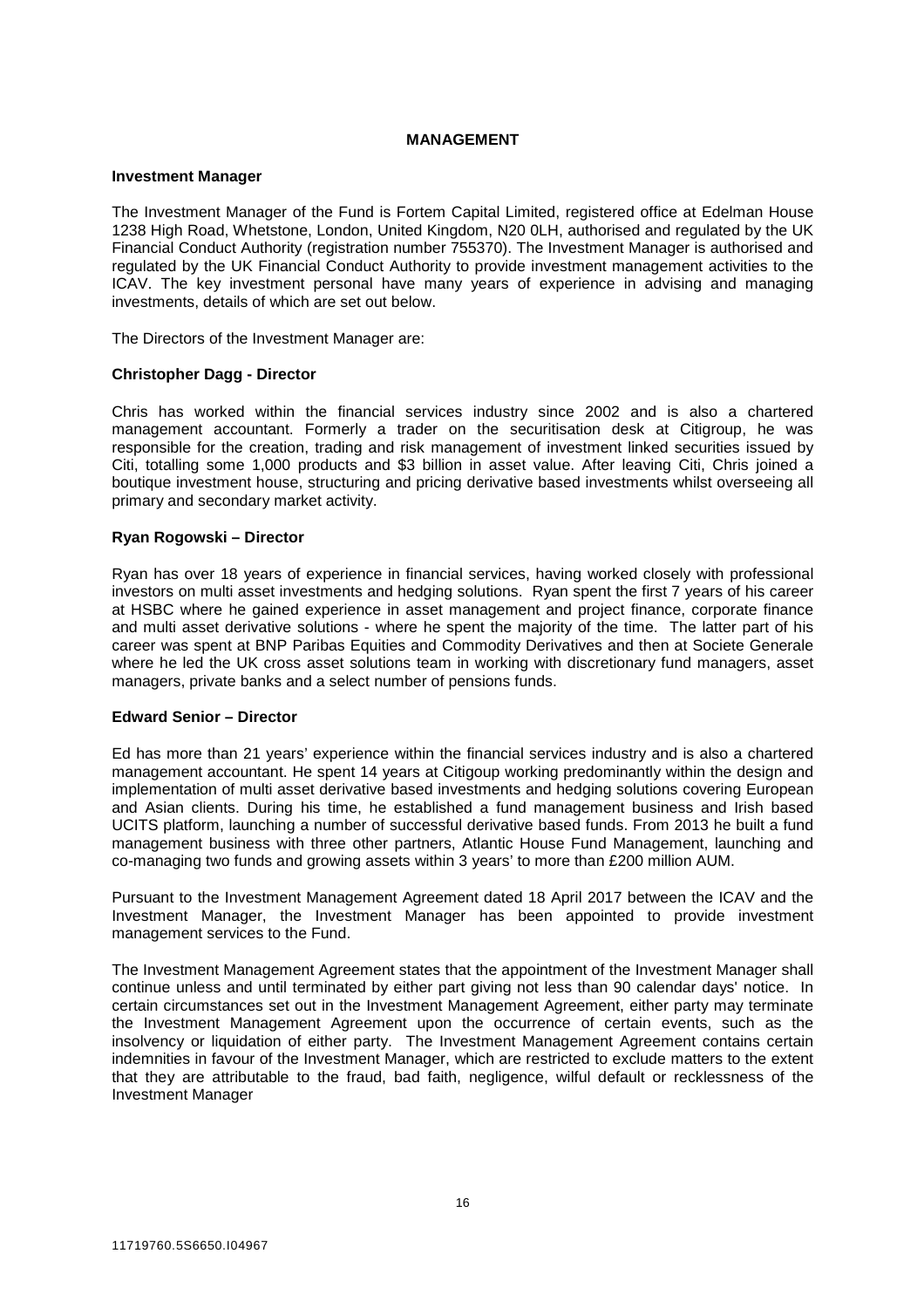# **FEES AND EXPENSES**

### **Investment Management Fee**

The Investment Manager will be paid a fee from the Fund accrued daily and payable monthly in arrears at the rate of up to:

- (a) 0.50% per annum of the Net Asset Value of Class A Shares, Class E Shares and Class G Shares<sup>:</sup>
- (b) 0.25% per annum of the Net Asset Value of Class I Shares and Class F Shares and Class H Shares;
- (c) 0.53% per annum of the Net Asset Value of Class C Shares.

Reasonable out-of-pocket expenses incurred by the Investment Manager in the performance of its duties will be reimbursed out of the net assets of the Fund at normal commercial rates, as may be approved from time to time by the Directors.

The Investment Manager may from time to time and at its sole discretion and out of its own resources decide to pay rebates/retrocessions to Shareholders or to the Fund out of its investment management fee.

All fees payable to the Investment Manager will be paid in the Base Currency of the Fund. The Fund shall bear the cost of any value added tax applicable to any amount payable in relation to professional fees.

# **Distributor Fee**

J&E Davy, in its role as distributor of the Fund, will be entitled to receive out of the assets of the Fund an annual fee, accrued daily and payable quarterly in arrears, which will not exceed 0.06% of the net assets of the Fund (plus VAT, if any) subject to a minimum annual fee of €50,000.

# **Administration Fees**

The Administrator will be entitled to receive out of the assets of the Fund an annual fee accrued daily and payable quarterly in arrears, which will not exceed 0.07% of the net assets of the Fund (plus VAT, if any) subject to an annual minimum fee of €40,000 together with transfer agency fees and financial reporting fees which will be charged at normal commercial rates and its reasonable costs and expenses incurred by the Administrator in the performance of its duties as Administrator of the Fund and as agreed compensation for any additional services. These fees shall accrue and be calculated on each Dealing Day and shall be payable quarterly in arrears.

# **Depositary Fees**

The Depositary will be entitled to receive from the ICAV out of the assets of the Fund an annual fee, accrued daily and payable quarterly in arrears, which will not exceed 0.03% of the net assets of the Fund subject to an annual minimum fee of €10,000 (plus VAT, if any). In addition the Depositary will be entitled to receive from the Fund sub custody fees charged at normal commercial rate, including safekeeping and transaction fees. The Depositary will further be entitled to be reimbursed by the Fund for reasonable costs and expenses incurred by the Depositary in the performance of its duties as Depositary of the Fund. These fees shall accrue and be calculated on each Dealing Day and shall be payable quarterly in arrears.

# **Establishment and Other Expenses**

The costs of forming the Fund, including the fees and expenses of legal advisers, product development fees and expenses, regulatory and listing fees and expenses and any other fees and